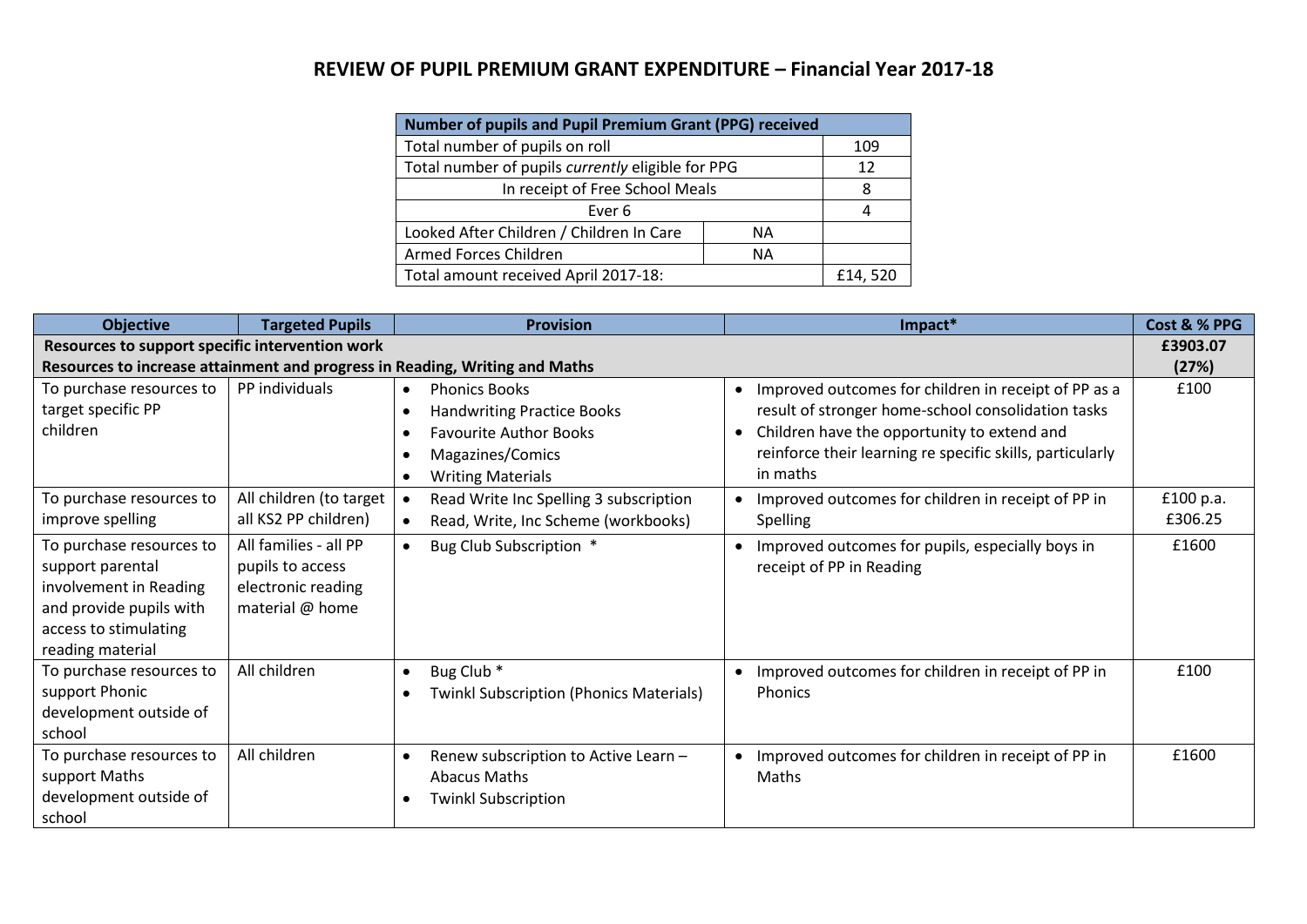| To purchase resources to<br>develop Communication<br>and Language in EYFS<br>and KS1      | All children                                 | <b>Talking Flowers</b><br>$\bullet$                                                                                                                                                                                                                    | Improved outcomes for children in receipt of PP in C<br>$\bullet$<br>& L                                                                                                                         | £96.82                                    |
|-------------------------------------------------------------------------------------------|----------------------------------------------|--------------------------------------------------------------------------------------------------------------------------------------------------------------------------------------------------------------------------------------------------------|--------------------------------------------------------------------------------------------------------------------------------------------------------------------------------------------------|-------------------------------------------|
| <b>Enhancement: broadening horizons and raising self confidence</b>                       |                                              |                                                                                                                                                                                                                                                        |                                                                                                                                                                                                  | £2585<br>(18%)                            |
| To subsidise offsite trips<br>and extra-curricular<br>activities                          | Pupils in receipt of $\bullet$<br><b>PPG</b> | <b>Premier Sports Clubs</b><br>Cooking Club<br>$\bullet$<br>Swimming lessons<br>School Trips & Transport Subsidy e.g.<br>Tamworth Castle visit<br>Other KS1/2 off site visits<br>$\bullet$<br>Mad Science Club subsidy<br>Whitemoor Lakes Residential  | • Levels of engagement, resilience and independence<br>are improved in PP pupils<br>Increased take up of extra-curricular activities<br>$\bullet$                                                | £300                                      |
| To use live<br>theatre/performance to<br>engage and enthuse<br>learners                   | All children                                 | • 'Workhouse Boy' Hobgoblin Theatre<br><b>Company Performance and Drama</b><br>Workshop for KS2<br>• Hobgoblin Theatre Company<br>performance of 'Wizard of Oz<br>• Catch Fool City - E-Safety/Anti-Bullying<br>Theatre Production by One Day Creative | • Pupil engagement in tournaments, festivals and<br><b>NWLSSP</b> events increases<br>Improved self-esteem and full engagement in wider,<br>$\bullet$<br>richer curriculum, in and out of school | £900                                      |
| To provide further<br>enrichment opportunities<br>(See also Sports Grant)                 | All children                                 | • Life Long Ago Workshop with<br>animatronic T-Rex<br>• Mad Science/Cool Science Workshops for<br><b>National Science Week</b><br>• Visitors for Aspirations Day                                                                                       | Children engage fully in school life and feel healthy<br>$\bullet$<br>and well during the school day                                                                                             | £300 (£599<br>subsidised)<br>£350<br>Free |
| To strengthen 'values'                                                                    | All children                                 | • Character/Mindfulness Discovery Day                                                                                                                                                                                                                  |                                                                                                                                                                                                  | £100                                      |
| and character education                                                                   | PPG children                                 | resources or visitors<br>• Visit to PGL Centre subsidy for Y3/4                                                                                                                                                                                        |                                                                                                                                                                                                  | £200                                      |
| To provide specialist<br>whole class music tuition                                        | All children                                 | • Steel Pan Drumming Workshop                                                                                                                                                                                                                          |                                                                                                                                                                                                  | £300                                      |
| To enhance well-being<br>through outdoor<br>adventurous learning and<br>gardening project | All children                                 | Resources for Forest School programme<br>$\bullet$<br>Resources for school garden<br>$\bullet$                                                                                                                                                         |                                                                                                                                                                                                  | See Sports<br>Grant                       |
| To enable children to<br>engage fully in school life                                      | KS1/KS2 PPG<br>children                      | • To buy uniform for vulnerable children                                                                                                                                                                                                               |                                                                                                                                                                                                  | £70<br>£35                                |